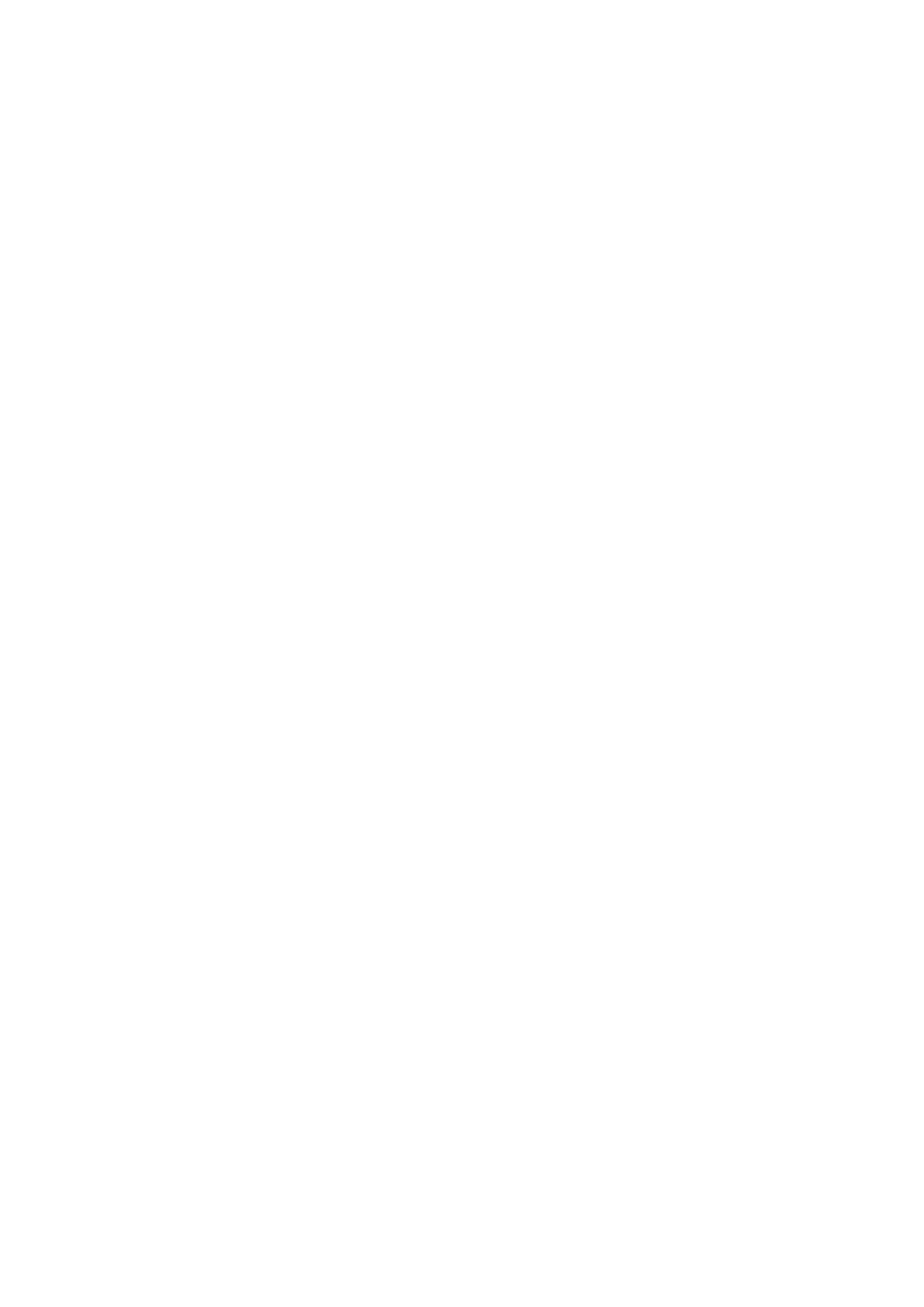# Leukemia Prediction Using Sparse Logistic Regression

# Tapio Manninen<sup>1</sup>\*, Heikki Huttunen<sup>1</sup>, Pekka Ruusuvuori<sup>1</sup>, Matti Nykter<sup>2</sup>

1 Department of Signal Processing, Tampere University of Technology, Tampere, Finland, 2 Institute of Biomedical Technology, University of Tampere, Tampere, Finland

### Abstract

We describe a supervised prediction method for diagnosis of acute myeloid leukemia (AML) from patient samples based on flow cytometry measurements. We use a data driven approach with machine learning methods to train a computational model that takes in flow cytometry measurements from a single patient and gives a confidence score of the patient being AML-positive. Our solution is based on an  $\ell_1$  regularized logistic regression model that aggregates AML test statistics calculated from individual test tubes with different cell populations and fluorescent markers. The model construction is entirely data driven and no prior biological knowledge is used. The described solution scored a 100% classification accuracy in the DREAM6/FlowCAP2 Molecular Classification of Acute Myeloid Leukaemia Challenge against a golden standard consisting of 20 AML-positive and 160 healthy patients. Here we perform a more extensive validation of the prediction model performance and further improve and simplify our original method showing that statistically equal results can be obtained by using simple average marker intensities as features in the logistic regression model. In addition to the logistic regression based model, we also present other classification models and compare their performance quantitatively. The key benefit in our prediction method compared to other solutions with similar performance is that our model only uses a small fraction of the flow cytometry measurements making our solution highly economical.

Citation: Manninen T, Huttunen H, Ruusuvuori P, Nykter M (2013) Leukemia Prediction Using Sparse Logistic Regression. PLoS ONE 8(8): e72932. doi:10.1371/ journal.pone.0072932

Editor: Robert K. Hills, Cardiff University, United Kingdom

Received May 3, 2013; Accepted July 12, 2013; Published August 30, 2013

Copyright: © 2013 Manninen et al. This is an open-access article distributed under the terms of the Creative Commons Attribution License, which permits unrestricted use, distribution, and reproduction in any medium, provided the original author and source are credited.

Funding: The work has been supported by the Tampere Doctoral Programme in Information Science and Engineering (TISE) and Academy of Finland projects #140052 and #132877. The funders had no role in study design, data collection and analysis, decision to publish, or preparation of the manuscript.

Competing Interests: The authors have declared that no competing interests exist.

\* E-mail: tapio.manninen@tut.fi

#### Introduction

Leukemias are a common malignancy of blood cells emerging from different cell types [1]. For example, acute myeloid leukemia (AML), which is the focus of this work, emerges during myeloid differentiation. However, the traditional classification of leukemias relies predominantly on morphologic and cytochemical features of the tumor cells rather than the developmental origin of the malignancy [2].

Blood cancers are diagnosed with various techniques including features from morphologic, cytochemic, cytogenetic, and flow cytometry. While morphologic, cytochemic, and cytogenetic analysis include standard pathological stainings that lead to low dimensional data that can typically be interpreted directly under microscope, analysis of flow cytometric data includes interpretation of more complex high dimensional data distributions and, thus, computer assisted decision systems are needed to support diagnosis decision making. [3].

Flow cytometry can be used to analyze a large number of individual cells and, thus, is well suited to detect, e.g., cells that express particular cancer related surface markers from blood samples. In the measurement process, cells are labeled with fluorescent dye. The dye can be delivered, e.g., by specific antigen binding antibodies. Fluorescent labeled cells are guided through a laser beam and the resulting fluorescence and scatter parameters, typically forward and side scatter, are detected by photo detector. Forward scatter is informative of the cell size and side scatter corresponds to cell granularity. These control measures are used to make sure the data from different experiments are comparable by

"gating" or selecting the cells with corresponding features for subsequent analysis. With modern instruments several lasers and dyes with different wave lengths can be used and, thus, multiple measurements can be done from a single cell in parallel. [3,4].

In this paper, we introduce a supervised prediction method for diagnosis of AML from flow cytometry data. Our prediction model is data driven in the sense that no prior biological knowledge is used in the model construction, e.g., in feature selection. There are two stages in the processing: First, for each individual flow cytometry tube with a different combination of measured fluorescence markers, a feature generation and dimension reduction steps are applied after which a probability density model is learned from the training data for both AML-positive and healthy patients. Second, error scores calculated between the test patient's distribution and the learned distributions from each tube are aggregated by a logistic regression model that predicts the final confidence score of the patient being AML-positive. The parameters of the logistic regression model are estimated from the training data using  $\ell_1$  regularization, which works as an embedded feature selector and results in a sparse model where only a part of the tubes are needed in making the diagnosis. The feature selection is our key contribution: Our prediction model requires significantly fewer measurements than the alternative approaches.

The prediction model presented in this paper is based on our submission to the DREAM6/FlowCAP2 Molecular Classification of Acute Myeloid Leukaemia Challenge (DREAM6 AML Challenge) held in conjunction with the Dialogue for Reverse Engineering Assessments and Methods (DREAM6) conference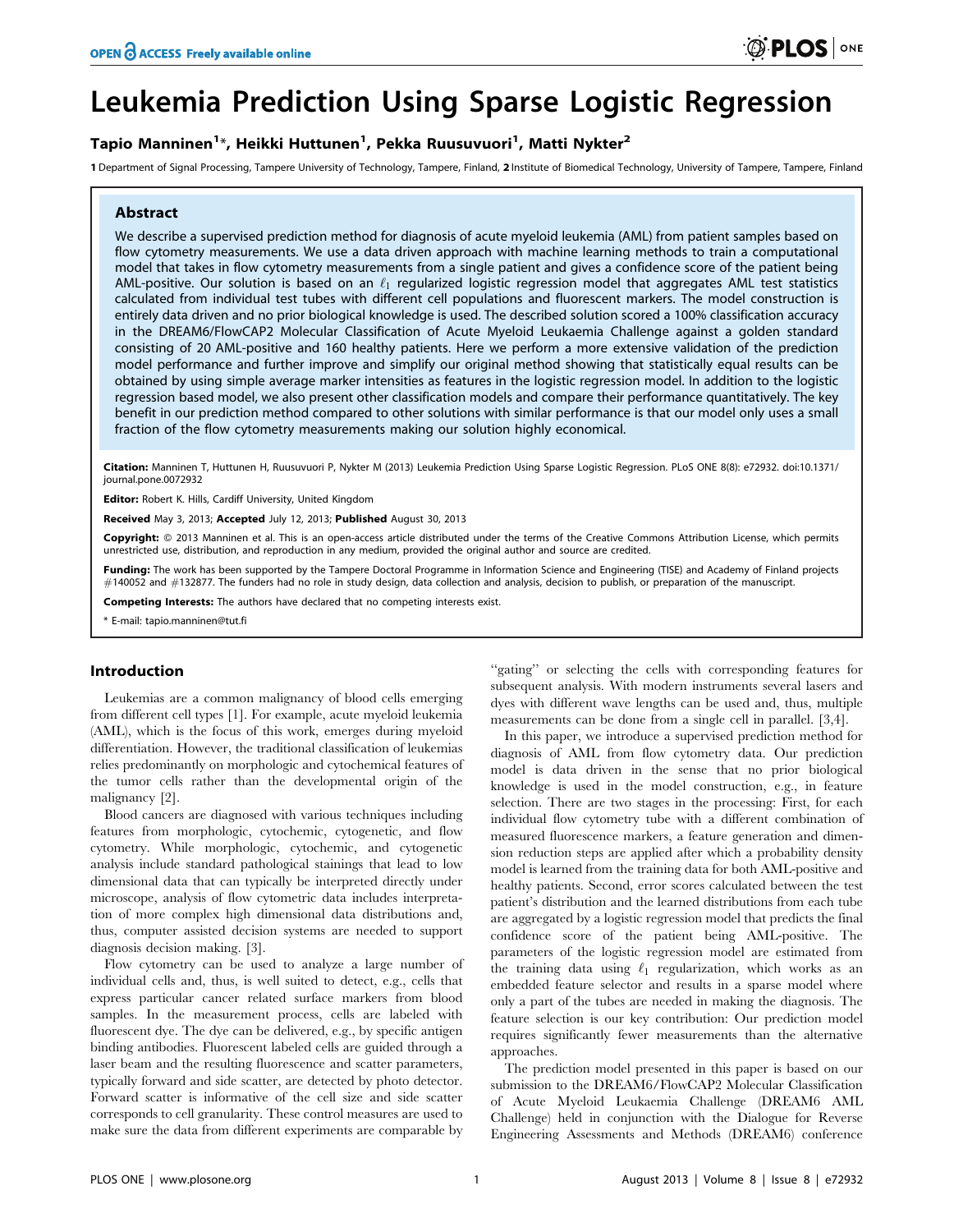organized in 2011. In the challenge evaluation, 8 of the 17 participating teams, including our solution, achieved 100% prediction result in terms of ranking based error metrics (e.g., precision and recall) when tested against the hidden test data consisting of measurements from 20 AML-positive and 160 healthy patients. Other well performing models were based, e.g., on Kullback-Leibler divergence based distance between histogram estimated densities (http://www.ehu.es/biologiacomputacional/ team21\_vilar) and Learning Vector Quantization (LVQ) with moment based features by Biehl et al. [5]. Further description about the challenge results and joint algorithm descriptions from the participating teams is published in [6].

The fact that about half of the participating teams achieved a perfect result suggests that the challenge test data was not particularly difficult to classify. However, the training data contains a couple of ''difficult patients'' that were misclassified by many teams. This works as a motivation for this paper, where we combine the challenge training and test sets and their golden standards to get a larger set of 43 AML-positive and 316 healthy patients. Moreover, due to the high accuracy of several methods, we will concentrate on finding the simplest model that is able to reach a comparable performance. The classifiers are compared using cross-validation (CV) with area (AUC) under the operating characteristics (ROC) curve and the precision-recall (PR) curve as well as confusion matrices.

The performance of our predictor is compared against the methods by Vilar and by Biehl et al. [5]. Both solutions achieved a 100% prediction accuracy in the DREAM6 AML Challenge. Further, Vilar had the highest correlation between the predictor output and the ground truth. Notice that the Pearson correlation used in the challenge evaluation is not a very good evaluation metric (although probably the only applicable one in the challenge) because it depends, e.g., on the link function of the prediction model, which is irrelevant from the classification point of view.

Further in this paper, an improved prediction method is proposed that simplifies our original method without decreasing its performance. In addition, we apply a simple linear discriminant analysis (LDA) on the average intensities of each fluorescent marker and use it as a baseline reference method. Finally, we use all the data for training and analyze the created model revealing useful information from the viewpoint of medical AML diagnosis. Especially the coefficients of the sparse logistic regression model are inspected in order to find out, which of the flow cytometry tubes and markers are actually needed in the diagnosis and which can be discarded.

#### Materials and Methods

The following sections give a description of the flow cytometry data that we use in the experiments. In addition, we give a brief overview and a block diagram of the method that we use to automatically diagnose AML followed by a detailed algorithm description. Finally, we introduce the other models, which we use for comparison in the experiments.

## Flow Cytometry Data

We use the DREAM6 AML prediction challenge data set which is available at the challenge website (http://www.the-dreamproject.org/challenges). The data set consists of flow cytometry measurements taken from 43 AML-positive and 316 AMLnegative patients. The original challenge training set is a subset of these consisting of 179 patients (23 AML-positive and 156 healthy ones).

Flow cytometry is used for quantification of expression of different protein markers in the patient's blood or bone marrow sample. A limited number of protein markers can be measured for cells in one sample tube (aliquot). The challenge data contains seven tubes containing 6764 to 49370 events, i.e., cells. A different combination of five different markers is measured from each tube. These marker combinations (FL1–FL5) have been listed in Table 1. Each marker is only present in one of the tubes except for marker CD45, which is included in all of the tubes. In addition to fluorescence intensities, forward and side scatter readings are provided for each tube. Tube number eight is a control tube with non-specific-binding antibodies. We don't use this tube for prediction purposes.

Both raw and preprocessed flow cytometry data are provided in the challenge website. As the original experimental setup has been designed by the the contest organizers for a large benchmark study [6], we rely that the setup is meaningful and that the provided data has been processed according to the standards of the field. For prediction, we use the preprocessed data, which is compensated/ translated using the method described in [7]. Briefly, the preprocessed data contains the forward scatter in linear scale, side scatter in logarithmic scale, and the fluorescence intensities for the five channels described in Table 1 in logarithmic scale. As an alternative to the preprocessed data, we experimented with a regression based preprocessing method [8] directly applied for the raw data. However, no improvement was gained in the results. Thus, all results presented below are for the preprocessed contest data which is available in CSV format from the contest web site.

#### Prediction Model Overview

The flow cytometry data we are using consists of seven tubes with thousands of cells each. All the cells originate from a single patient who is either AML-positive or healthy. Instead of trying to classify each individual cell as AML-positive or healthy, the key strategy is to consider the cell populations as whole and, finally, fuse together the information that each tube independently provides.

A detailed description of the structure of our prediction model will be given in the forthcoming sections. For an overview, see Figure 1. As a starting point, we have a feature generation step where the dimensionality of the tube data is increased by generating some artificial features. This is done in order to avoid

Table 1. Fluorescence markers provided in DREAM6 AML prediction challenge data.

|        | FL1         | FL <sub>2</sub>    | FL <sub>3</sub> | FL4                              | FL <sub>5</sub>      |
|--------|-------------|--------------------|-----------------|----------------------------------|----------------------|
| Tube 1 | lgG1-FITC   | lgG1-PE            | CD45-ECD        | lgG1-PC5                         | lgG1-PC7             |
| Tube 2 | Kappa-FIT   | Lambda-PE CD45-ECD |                 | CD <sub>19-PC5</sub>             | CD <sub>20-PC7</sub> |
| Tube 3 | CD7-FITC    | CD4-PE             | $CD45-ECD$      | CD8-PC5                          | $CD2-PC7$            |
| Tube 4 | CD15-FITC   | CD13-PE            | CD45-FCD        | CD16-PC5                         | CD56-PC7             |
| Tube 5 | CD14-FITC   | CD11c-PE           | $CD45-ECD$      | CD64-PC5                         | CD33-PC7             |
| Tube 6 | HLA-DR-FITC | CD117-PE           | CD45-ECD        | CD34-PC5                         | CD38-PC7             |
| Tube 7 | CD5-FITC    | CD19-PE            | CD45-ECD        | CD <sub>3</sub> -PC <sub>5</sub> | CD10-PC7             |
| Tube 8 | N/A         | N/A                | N/A             | N/A                              | N/A                  |

Seven tubes (and one unspecified control tube) with different fluorescence markers (FL1–FL5) are provided in the DREAM6 AML prediction challenge data set. (Table from challenge web site: http://www.the-dream-project.org/ challenges/dream6flowcap2-molecular-classification- acute-myeloid-leukaemiachallenge).

doi:10.1371/journal.pone.0072932.t001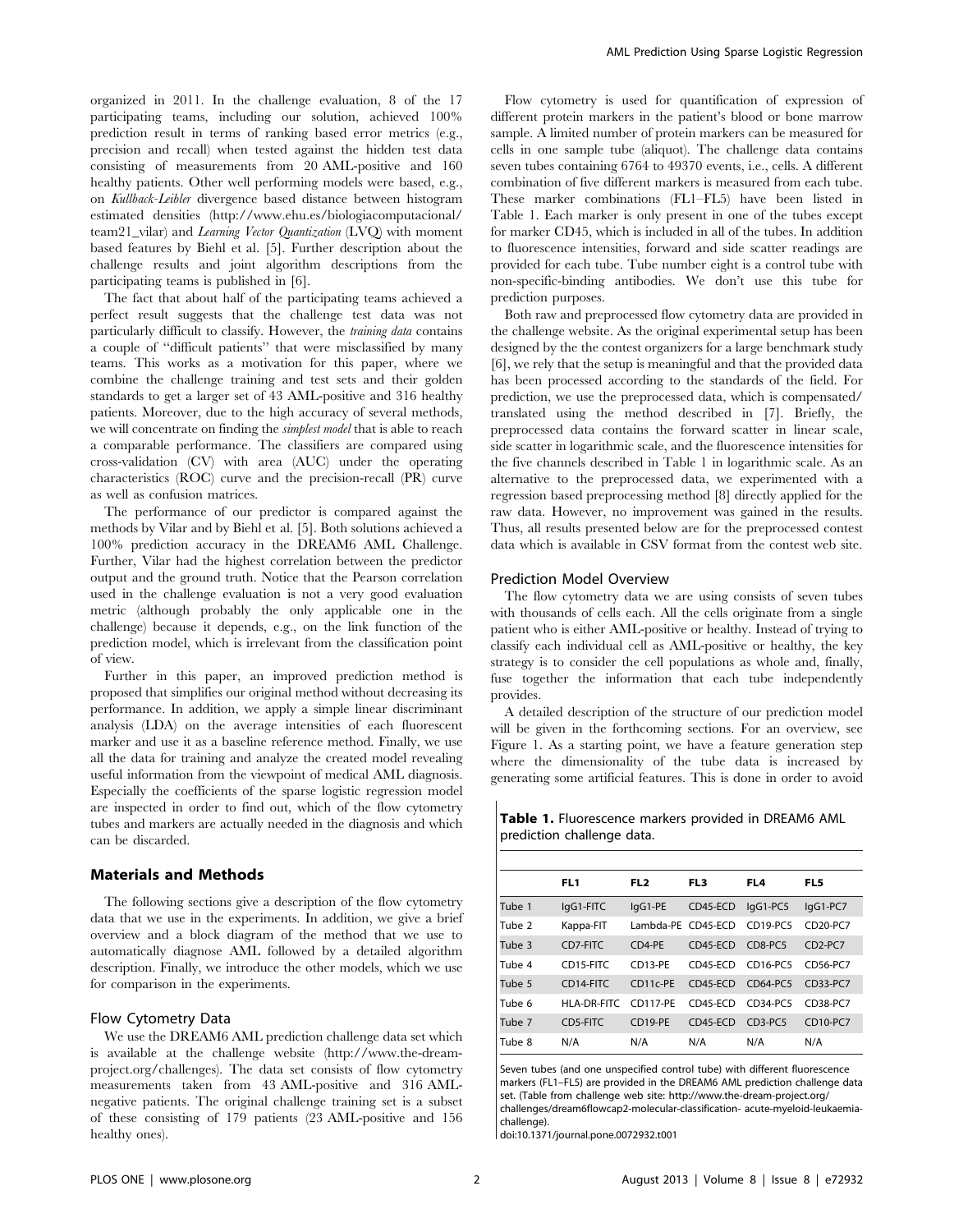the limitations of the subsequent linear model, thus, improving the class separation. Next, the resulting 84-dimensional data is projected to 1-d by using Fisher's linear discriminant analysis (LDA) that maximizes the separability between the AML-positive samples and the healthy ones. We then compare the empirical cumulative distribution function (EDF) of the tube data with corresponding trained EDFs of both AML-positive and healthy populations by using a simple mean squared error metric. This results in two EDF similarity measures per tube.

For the higher level aggregation of individual tubes we use logistic regression. The parameters of the logistic regression model are estimated using a method that penalizes the coefficient magnitudes using an  $\ell_1$  penalty [9]. This results in a sparse model where only a few tubes are needed in evaluating the predictor output. An implementation of our predictor is available as MATLAB source code from http://www.cs.tut.fi/˜hehu/ DREAM6-AML.html.

#### Feature Generation

Our prediction model uses rather simple linear operations and distribution comparison in only one dimension. Thus, we cannot expect the model to discover very complicated relations between the input features. For this reason, we artificially expand the set of features from the initial 5 fluorescence intensities and 2 scatter features by taking all possible inverses (7 pcs) and second powers (7 pcs) of single features and multiplications (21 pcs) and divisions (42 pcs) of any combination of two features. Thus, the dimensionality is increased from 7 to 84.

While overlearning seems not to be a problem in increasing the dimensionality of the data, there are, however, some practical problems. Namely, the average storage requirement of an 84 dimensional data matrix of a single tube is between 4 and 32 Mb depending on the number of events in the tube. When training with all our data, this gets multiplied by 359, i.e., the number of patients. This means that we have over 11 Gb of training data in one of the tubes, which can be a problem depending not only on the hardware setup but also on the type of forthcoming processing.

#### EDF Comparison

For each tube with a particular population of cells the next step is to determine whether that population originates from an AMLpositive or healthy patient. This is done by using a two-sample distribution comparison test such that we compare the estimated distribution of the tested tube data against the distributions of both AML-positive and healthy tubes, which have been estimated from the training data. As a result, we get two similarity measures.

Multidimensional (in our case, 84-dimensional) density estimation is known to be a difficult problem and the situation is further complicated by the large amount of data. Our solution is to first use LDA to map each sample  $\mathbf{x} \in \mathbb{R}^{84}$  into 1-d:

$$
x = \left(\hat{\boldsymbol{\Sigma}}_1 + \hat{\boldsymbol{\Sigma}}_0\right)^{-1} \left(\hat{\boldsymbol{\mu}}_1 - \hat{\boldsymbol{\mu}}_0\right) \mathbf{x}.\tag{1}
$$

Here,  $\hat{\Sigma}_1$  and  $\hat{\Sigma}_0$  are the sample covariance matrices and  $\hat{\mu}_1$  and  $\hat{\boldsymbol{\mu}}_0$  are the sample means of both AML-positive and healthy training samples, respectively.

Applying the LDA significantly reduces the amount of data and allows us to use traditional 1-d methods for distribution comparison. LDA allows us to use training data for finding the linear mapping that best separates the AML-positive and healthy populations in 1-d. Further, we do not need to have 11 Gb of free memory in our computer, because we can easily calculate the required mean vectors and covariance matrices iteratively one patient at a time.



Figure 1. Block diagram of the AML predictor. First, for each tube, more features are generated from the seven dimensional flow cytometry data by calculating all multiplications and divisions of any two basic features. Second, the data is mapped into 1-d with LDA and the EDF of the resulting data is compared with the corresponding training EDFs of both AML-positive and healthy populations. Finally, the 14 EDF similarity scores are combined by a logistic regression model that outputs a confidence value of the test patient being AML-positive. Similar to the reference EDFs, LDA coefficients maximizing the separation between AML-positive and healthy populations as well as logistic regression coefficients are estimated in a training phase.

doi:10.1371/journal.pone.0072932.g001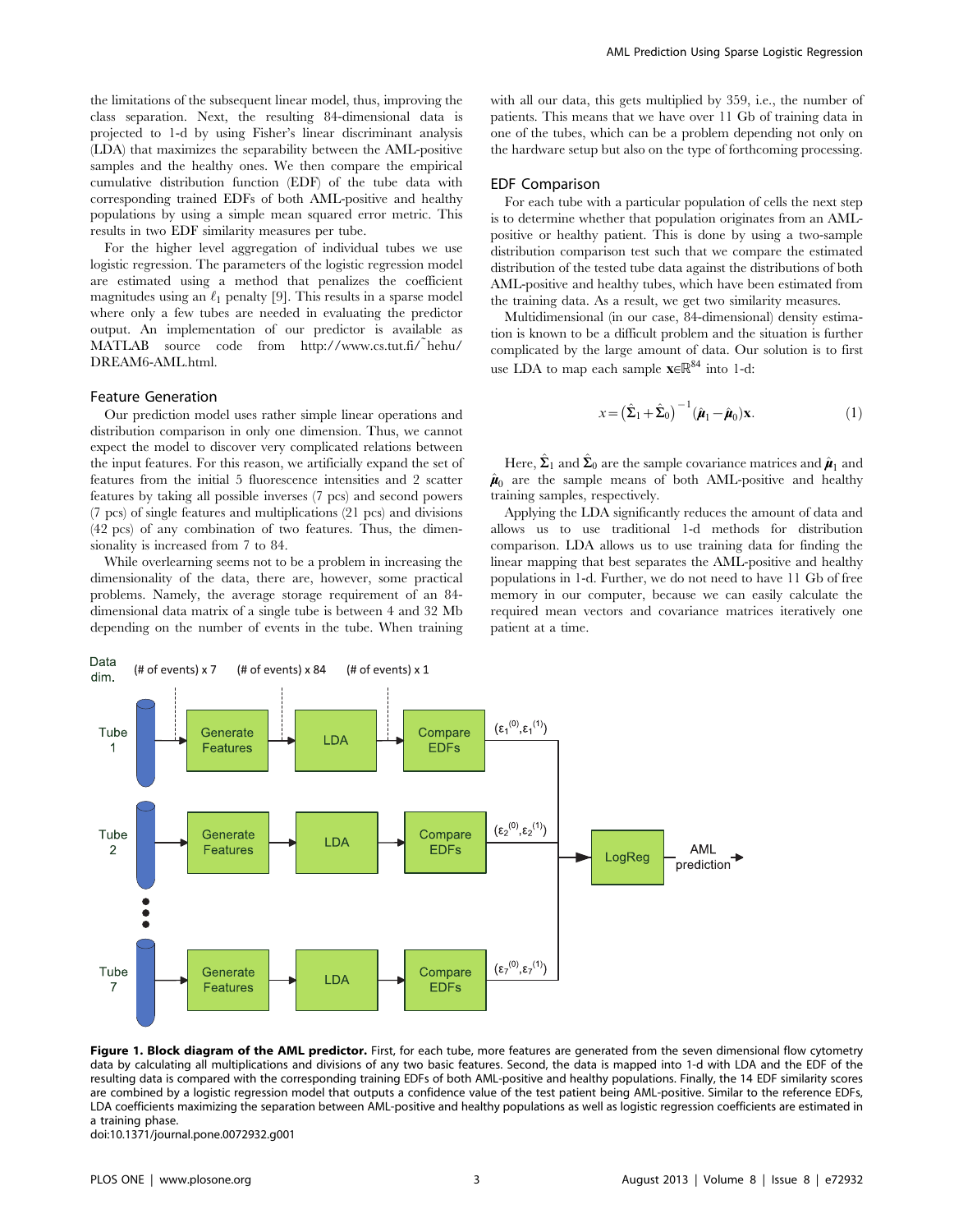For 1-d two-sample distribution comparison, we calculate two similarity measures  $\varepsilon_t^{(0)}$  and  $\varepsilon_t^{(1)}$  for each of the tubes  $t=1,2,\ldots,7$ . The measures are based on the mean squared error (MSE) between the EDFs of the tested tube data and the one that has been trained for either healthy or AML-positive tubes, respectively:

$$
\varepsilon_t^{(c)} = \frac{1}{K} \sum_{k=0}^{K-1} \left[ F_t(x_0 + k\Delta x) - F_t^{(c)}(x_0 + k\Delta x) \right]^2.
$$
 (2)

In the above equation,  $F_t(\cdot)$  is the EDF of the tested tube data after LDA mapping, and  $F_t^{(c)}$  are the corresponding EDFs of the trained healthy tube  $(c=0)$  and the trained AML-positive tube  $(c=1)$ .

Instead of averaging the squared error in Equation 2 over the complete EDFs, the error is only evaluated in  $K$  discrete points uniformly chosen between points  $x_0$  and  $x_0+(K-1)\Delta x$ . Our validation tests show that we can use value as low as  $K=128$ without degrading the classification performance. Thus, the training EDFs are parametrized with 128 parameters, which frees us from carrying the whole training data with us in the testing phase. We choose  $x_0$  equal to the minimum of the training samples and  $\Delta x$  such that  $x_0 + (K-1)\Delta x$  equals to the maximum of the training samples.

In addition to the EDF MSE in Equation 2, also more established distribution comparison methods were tested including two-sample Cramér-von Mises test [10], Kolmogorov-Smirnov test [11], and Kullback-Leibler divergence [12]. Further, error measures like correlation and MSE between the probability density functions estimated with kernel smoothing density estimation were tested. However, based on validation results, EDF MSE gave the best classification performance.

#### Sparse Logistic Regression

Given a 14-dimensional feature vector  $\boldsymbol{\varepsilon} = (\varepsilon_1^{(0)}, \varepsilon_1^{(1)}, \dots, \varepsilon_7^{(0)})$  $\varepsilon_{7}^{(1)}$ )<sup>T</sup> corresponding to the EDF error measures of each tube as defined in Equation 2, our strategy is to use the logistic regression model

$$
p(\varepsilon) = \frac{1}{1 + \exp\left(\beta_0 + \beta^T \varepsilon\right)}\tag{3}
$$

to estimate the probability  $p(\varepsilon)$  of the patient being AML-positive. Parameters  $\beta_0$  and  $\boldsymbol{\beta} = (\beta_1, \dots, \beta_{14})^T$  are estimated from the training data by maximizing the  $\ell_1$ -penalized log-likelihood

$$
\sum_{\varepsilon_i \in C_0} \log p(\varepsilon_i) + \sum_{\varepsilon_i \in C_1} \log (1 - p(\varepsilon_i)) - \lambda ||\boldsymbol{\beta}||_1, \tag{4}
$$

where  $\lambda \geq 0$  is the regularization parameter and  $C_0$  and  $C_1$  are the training sets of healthy and AML-positive patients, respectively.

Similar to that in linear regression using Least Absolute Shrinkage and Selection Operator (LASSO) [9], the  $\ell_1$  penalty in Equation 4 results in the solution vector b being sparse such that only a few of the coefficients are non-zero. Thus, the penalization works as an implicit feature selector and any tube irrelevant from the diagnosis point of view gets automatically dropped out from the model.

The role of the parameter  $\lambda$  in Equation 4 is to control the amount of regularization: the larger the value of  $\lambda$ , the heavier the regularization. For small values of  $\lambda$ , the solution is close to the maximum likelihood solution, while large values of  $\lambda$  allow restricted solutions only and push the coefficients towards zero. In our case he value of  $\lambda$  is automatically determined by crossvalidation.

Regularized generalized linear models including logistic regression models can be efficiently fit using a coordinate descent algorithm proposed by Friedman et al. [13]. There is also a MATLAB implementation available at http://www-stat.stanford. edu/˜tibs/glmnet-matlab.

#### Reference Methods

In the forthcoming experiments section, we compare our prediction model with the method by Vilar (http://www.ehu.es/ biologiacomputacional/team21\_vilar) and the method by Biehl et al. [5] (http://www.the-dream-project.org/story/code). In addition to these, we test two simple approaches as a reference: an  $\ell_1$ regularized logistic regression classifier and an LDA classifier with plain mean values of the marker intensities (or scatter values) as features.

The basic idea in Vilar's predictor is similar to our method. First, the distributions of data from AML-positive and healthy training patients are compared against that of the tested patient for each tube. Second, the resulting distribution similarity scores are aggregated in a logistic regression model to derive an AML confidence score between 0 and 1.

Vilar's method doesn't apply explicit dimension reduction for the data to alleviate the problem of multidimensional density estimation. Instead, the probability density of the 7-dimensional tube data is approximated by using multiple lower dimensional densities. These densities are constructed such that only one of the fluorescence markers FL1, FL2, FL4, or FL5 is taken into account in each density estimate while fluorescence marker FL3 (which is always CD45 regardless of the tube) and forward and side scatters are present in all of the low dimensional densities. This results in 4 different 4-dimensional distributions instead of one 7-dimensional. In practice, these densities are approximated by histograms with 9 bins per dimension uniformly spaced in logarithmic scale between  $10^{0.01}$  and  $10^{0.91}$  for all but the side scatter for which the corresponding range is between  $10^{2.01}$  and  $10^{2.91}$ . An important feature, found out by our validation tests, is that any sample outside the range of the histogram is considered an outlier and discarded.

The comparison of the distributions in Vilars's method is done by using Kullback-Leibler divergence, i.e., relative entropy. Finally, the entropies from each tube are combined by simply summing together the relative entropies with the AML-positive population and subtracting the entropies with healthy population. This total entropy is then mapped with the logistic function to get the final AML confidence score. In terms of the notation in Equation 3 this means that  $\varepsilon_t^{(c)}$  equals to the relative entropy against class  $c$  in tube  $t$  and that the model coefficients are not estimated from training data but fixed to  $\beta_0 = 0$  and  $\beta = (-1,1, -1,1, ...)$ <sup>T</sup>.

Biehl's method differs from our and Vilar's by not trying to estimate the full densities of the data. Instead, six quantities, mean, standard deviation, skewness, kurtosis, median, and interquantile range, are calculated for each marker and used as features. For classification, Biehl uses Generalized Matrix Relevance Learning Vector Quantization (GMLVQ). See [5] for details.

#### Results

This section presents the experimental results. First, we run a CV test to assess and compare the performance of the previously described five different methods: our original, Vilar's, and Biehl's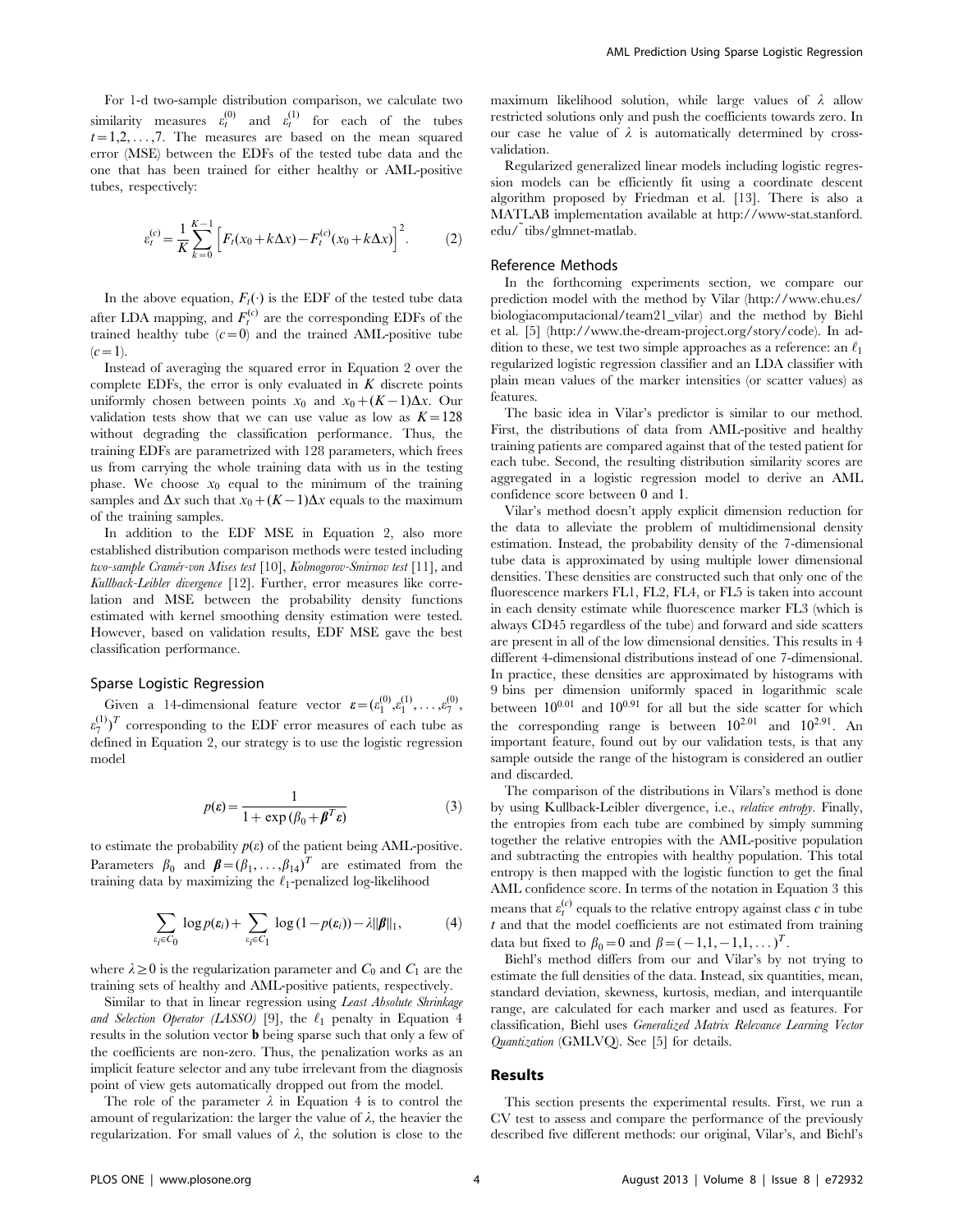methods, and  $\ell_1$  regularized logistic regression and LDA with plain mean values of the marker intensities as features. In the result tables and figures, these five methods are referred as EDF-MSE/ LR-LASSO, Vilar, Biehl et al., Mean/LR-LASSO, and Mean/LDA, respectively. Second, we use all the available data to train the two sparse logistic regression predictors and analyze the resulting models.

#### Performance Assessment

We use the combined DREAM6 AML Challenge training and test data consisting of 43 AML-positive and 316 healthy patients and stratified 10-fold CV to benchmark the prediction models. Thus, the validation result estimates the generalized model performance when using about 90% of the data, i.e., 39 AMLpositive and 284 healthy patients, for training.

The ROC and PR curves resulting from the 10-fold CV are shown in Figure 2 together with the AUC values for each predictor. According to the AUC analysis tool StAR [14], only LDA with mean features  $(AUC = 0.88)$  differs from the other methods (AUC  $\approx 0.98$ ) with statistical significance. The StAR tool is based on a two-sided Mann-Whitney test with a null hypothesis that two AUC values are the same. A confidence level of  $\alpha$  = 0.05 was used in the significance test. Exact p-values are given in Table 2.

Figure 3 shows how the test samples of the CV procedure distribute into the predictors' output space shown on the x-axis. For visualization purposes, the output of Biehl's method has been rescaled by taking the power of 0:3. The y-axis shows the histogram count. The title in each plot shows the corresponding prediction method and a score value, which has been calculated as a p-value that the AUCs of the ROC and PR curves have been achieved by random chance. The p-value is given in negative log-10 scale, i.e., the higher the better. See [15] for more details on how the score has been derived.

Figure 4 shows the confusion matrices after thresholding the predictor output. For logistic regression models, the threshold is 0:5. Biehl et al. don't give a specific threshold for the output of the GMLVQ classifier. In this case, we have chosen the threshold such that the classification error in the training data is minimized.

#### Final Model

In this section, we use all the available 359 patients for training the logistic regression classifier with  $\ell_1$  regularization. In the case of the EDF MSE features the trained classifier can be written as

$$
p(\varepsilon) = \frac{1}{1 + \exp(-4.5037 + 1.7980 \varepsilon_4^{(0)} - 1.0845 \varepsilon_4^{(1)} - 0.8694 \varepsilon_5^{(1)} + 0.0753 \varepsilon_6^{(0)})}.\mathbf{(5)}
$$

The remarkable notion is that the  $\ell_1$  regularization only selects 4 of the available 14 features. Further, only tubes 4, 5, and 6 are included in the final model making tubes 1, 2, 3, and 7 non informative from the diagnosis point of view.

Based on the absolute values of the logistic regression coefficients in Equation 5, tube number 4 (see corresponding markers from table 1) seems to be the most important one. Also tube 5 has a substantial effect on the predictor output but only when comparing against AML-positive  $(c=1)$  patients. Tube number 6 has a similar effect on the healthy patients. However, relatively small absolute coefficient value makes tube 6's contribution rather insignificant. Notice that comparing absolute coefficient values makes sense because the similarity scores  $\varepsilon_i^{(c)}$ are normalized.

The full regularization path of the above case is shown in Figure 5. The final model indicated by the black dashed line is chosen by minimizing 10-fold CV error. The EDF distance features from tube 4 are the first ones taken into the model when the regularization is gradually decreased (i.e.,  $\|\boldsymbol{\beta}\|_1$  increases). This further emphasizes the importance of tube 4. Interestingly,  $\varepsilon_6^{\{0\}}$  is removed from the model right after the point of minimum CV error suggesting that similar performance could be attained by using only tubes 4 and 5. Notice, how the features from tube 1 approximately differ only by their sign. Further, the signs seem to be the wrong way around: smaller distance to the healthy population contributes towards classifying the patient as AML positive and the vice versa. This is probably due to overlearning.

A similar analysis was run on the simpler model where the  $\ell_1$ regularized logistic regression was applied on the mean values of each marker intensity or scatter reading. In this case, 17 of the 49 variables are automatically selected according to the CV error.



Figure 2. ROC and PR curves of 10 times repeated 10-fold CV test. The left panel shows the ROC and the right one the PR curves. The legend shows the AUC values for different predictors. Except for LDA (green line), the differences in AUC values are statistically insignificant. doi:10.1371/journal.pone.0072932.g002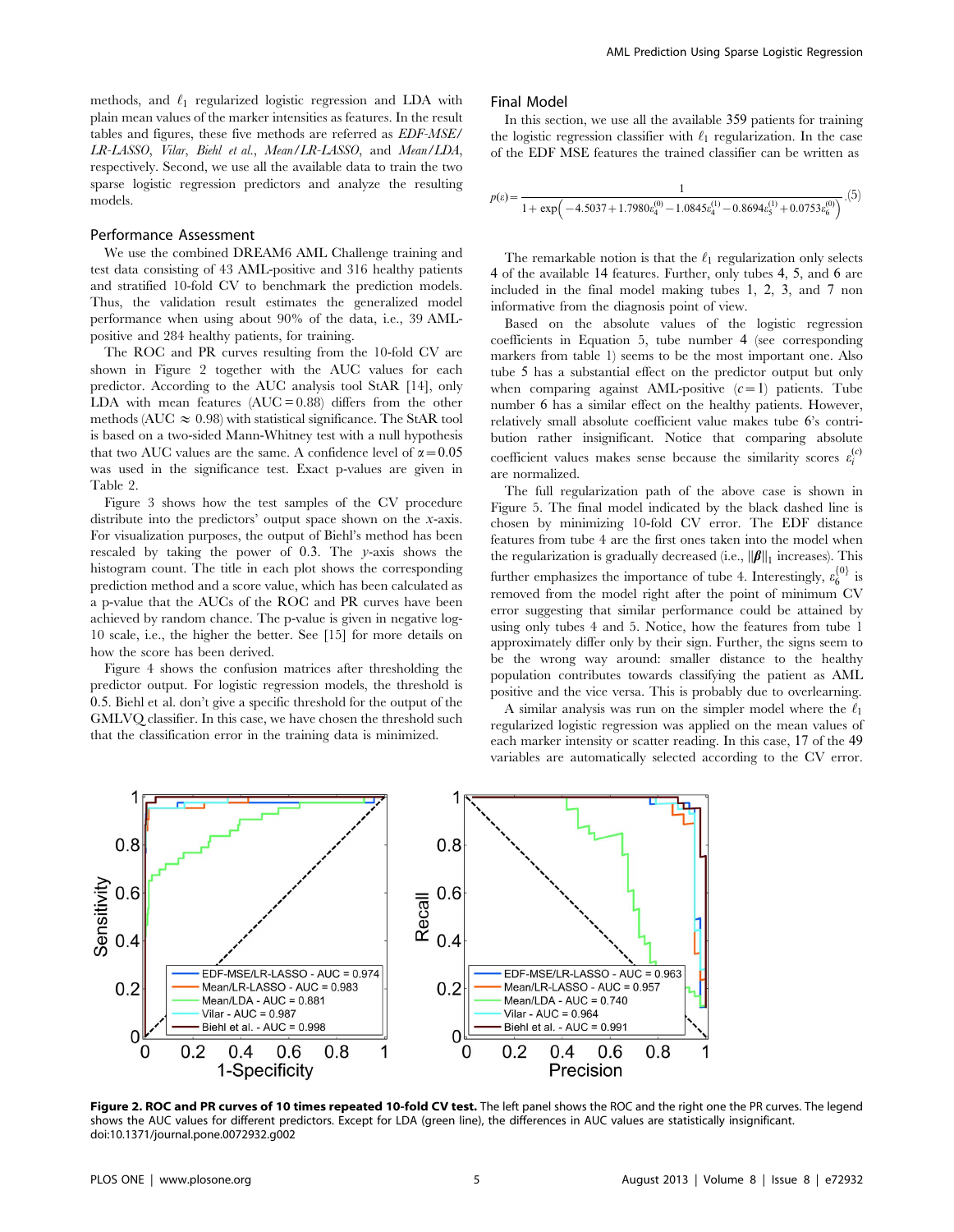Table 2. P-values of the significance test testing the difference of the AUC ROC values between each pair of prediction methods.

| Method           | Biehl et al.      | Vilar           | <b>Mean/LR-LASSO</b>            | <b>EDF-MSE/LR-LASSO</b>  | <b>Mean/LDA</b>          |
|------------------|-------------------|-----------------|---------------------------------|--------------------------|--------------------------|
| Biehl et al.     | $\qquad \qquad -$ | -               | $\qquad \qquad -$               | $\qquad \qquad -$        | -                        |
| Vilar            | 0.1598            | $\qquad \qquad$ | $\overline{\phantom{m}}$        | $\overline{\phantom{a}}$ | $\qquad \qquad$          |
| Mean/LR-LASSO    | 0.1537            | 0.6809          | $\hspace{0.1mm}-\hspace{0.1mm}$ | $\overline{\phantom{m}}$ | $\overline{\phantom{0}}$ |
| EDF-MSE/LR-LASSO | 0.2509            | 0.3486          | 0.6509                          | $\overline{\phantom{m}}$ | $\qquad \qquad$          |
| Mean/LDA         | 0.0003            | 0.0004          | 0.0019                          | 0.0040                   | -                        |

The null hypothesis is that the AUC ROC values between two methods are the same. Given p-values are provided by the online ROC analysis tool StAR [14]. doi:10.1371/journal.pone.0072932.t002



Figure 3. Distribution of the test samples in predictor output space. Colors of the histogram bars indicate the true class label (gray color denotes the overlapping parts). Titles in each plot tell the corresponding prediction method and a score value calculated as the negative log10 pvalue that the class separation has been attained by chance. doi:10.1371/journal.pone.0072932.g003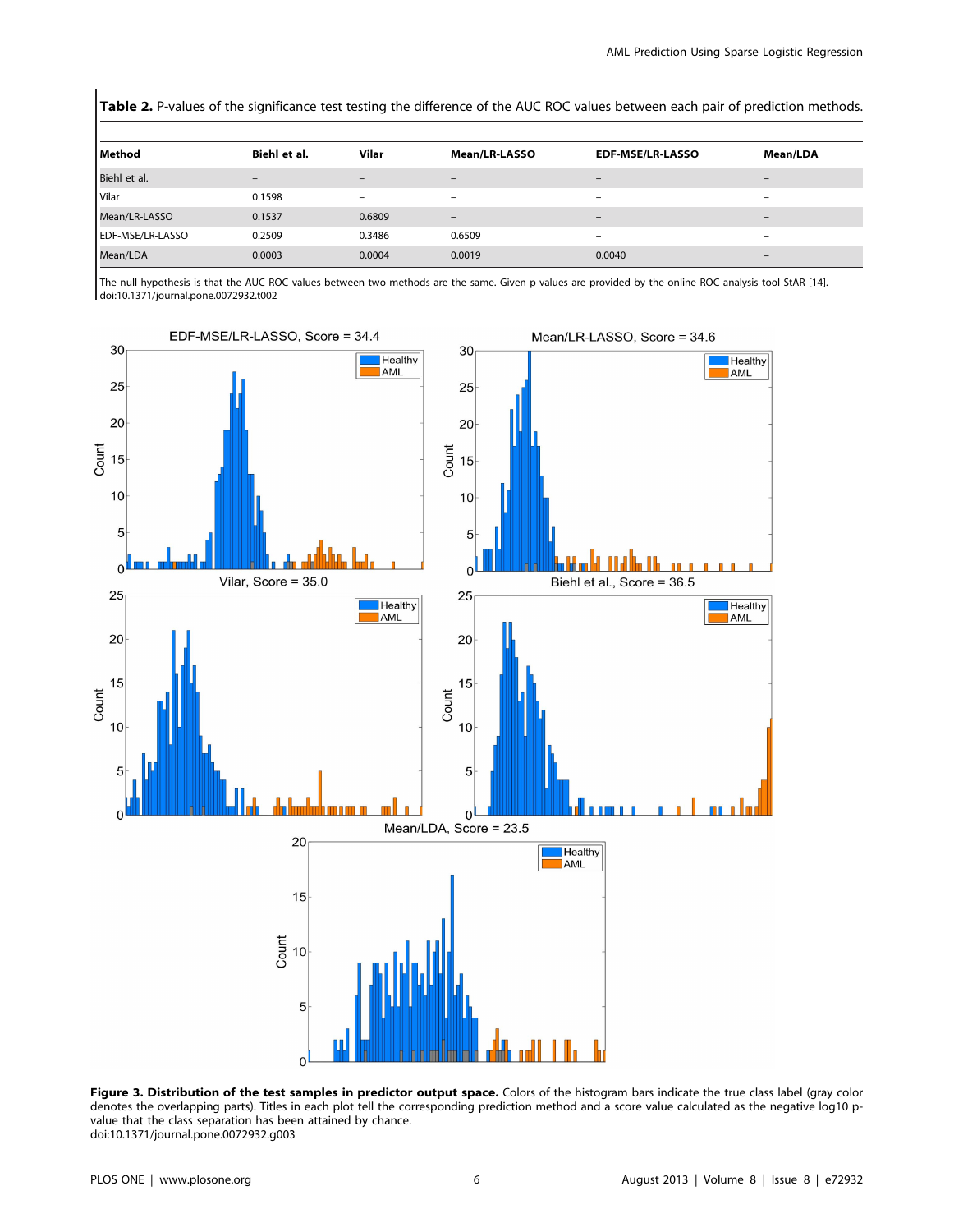

Figure 4. Confusion matrices. Distribution of the 359 test patients into false/true positives/negatives in a 10-fold CV test. Summary statistics are given in the last rows/columns. doi:10.1371/journal.pone.0072932.g004

Figure 6 shows the coefficient values of the logistic regression model. About half of the contribution in terms of  $\ell_1$  norm of the coefficient vector comes from the four most significant markers,



Figure 5. Regularization path of the  $\ell_1$  regularized logistic regression model with EDF MSE features. Coefficient values have been plotted with respect to the  $\ell_1$  norm of the coefficient vector. The black dashed line shows the final model chosen by cross-validation. doi:10.1371/journal.pone.0072932.g005

which are CD34-PC5 from tube 6, side scatter from tube 5, and CD16-PC5 and CD13-PE from tube 4.

More detailed information about the whole regularization path of the above model is shown in Table 3. Here, we have picked the best feature sets with given size along the regularization path. Set sizes span from zero (bias term only) to 17, which is the model with lowest CV error also shown in Figure 6. The markers in the list have been sorted according to the absolute value of their corresponding coefficient such that the most important feature is always on top. The tube number of each marker is shown in the subscript. Especially CD34-PC5, side scatter (SS), and CD16-PC5 seem to be included in the model from very early stage of the regularization path.

The above analysis of the most important features supports the discussion of [5], where seven markers were recognized as the key features: forward scatter, side scatter, CD15-FITC, CD117-PE, CD16-PC5, CD34-PC5, and CD10-PC7. All of these appear in our final model (Figure 6) or on the regularization path (Table 3) except the forward scatter measure. Missing forward scatter makes sense because in [5] they show that the predictive power of the forward scatter on linear scale relies on it's higher moments, especially standard deviation and skew, rather than on the distribution average, which we use in our model.

In the model with marker means as features, scatters and CD45 intensities were not combined over the different tubes but the mean values from each tube were taken as individual features. Similar to that in Biehl's method [5], also pooling of these variables was tested. However, this decreased the validation performance. To our knowledge, the intensity values of each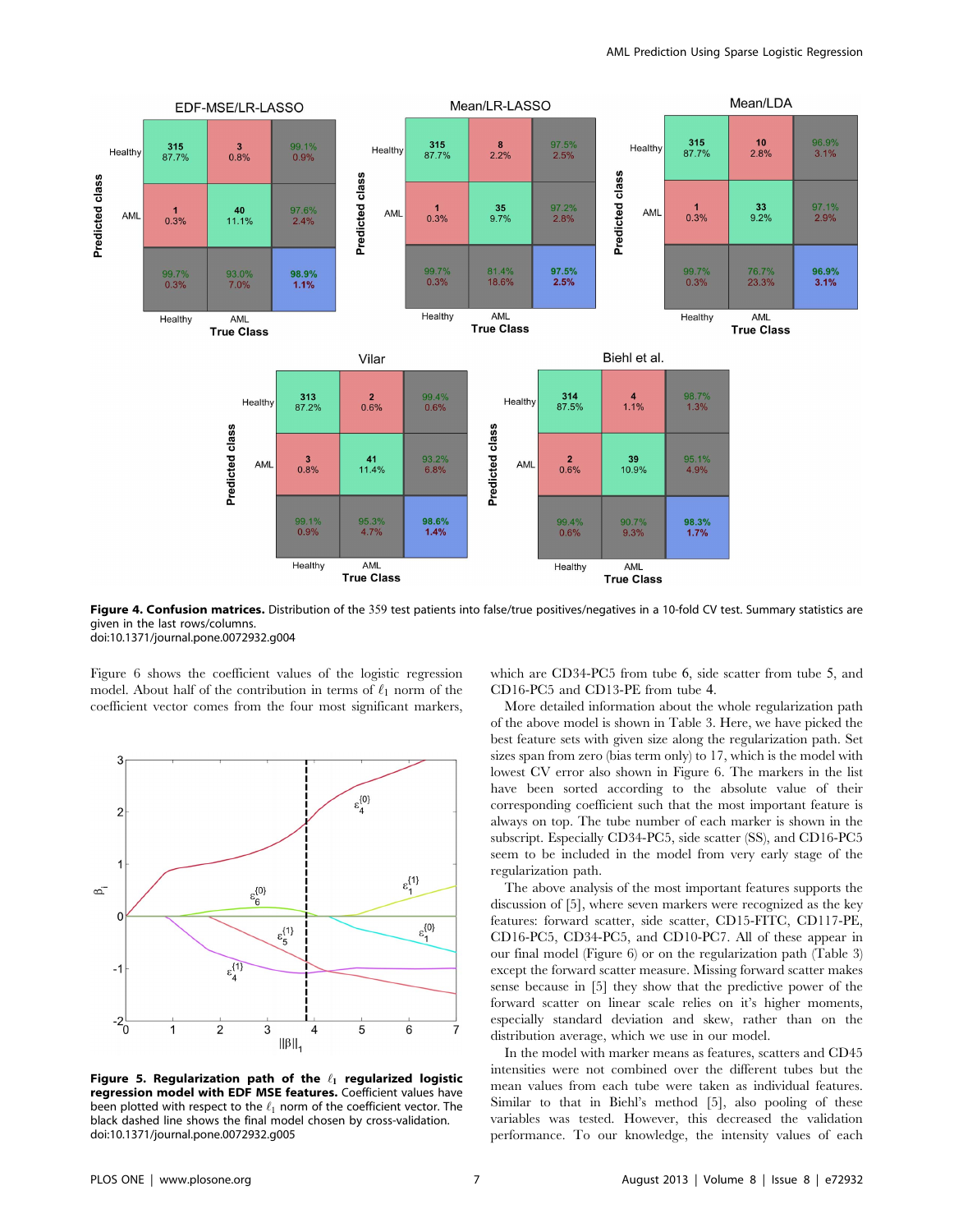

Figure 6. Logistic regression model coeffients with average normalized scatter/intensity values as features. Only 17 of the 49 coefficients get a non-zero value due to  $\ell_1$  regularization. Numbers in the subscript indicate the tube number. doi:10.1371/journal.pone.0072932.g006

marker should be independent of the tube they are measured from. One explanation for the above phenomenon is that there is some kind of overlearning occurring when not combining the corresponding markers from separate tubes.

#### Discussion

In this paper, we have described an automated method for AML diagnosis from flow cytometry data. Our method uses the combined DREAM6 AML Challenge training and test data for which we run a cross-validation test in order to assess our predictor. In addition, we compare our predictor against predictors by Vilar and Biehl et al. [5], which were among the best performing methods in the DREAM6 AML Challenge. Experimental results show that there are no statistically significant differences between the best performing prediction methods when cross-validating them against the challenge data set of 43 AMLpositive and 316 AML-negative patients. Cross-validated classification performances reach 99 %.

The key benefit in our predictor model is that, in the training phase, the  $\ell_1$  regularized logistic regression model automatically estimates the relevance of each flow cytometry tube or marker. Only a subset of the available features (3 of the 7 tubes with the EDF MSE features or 17 of the 49 markers with the mean intensity features) are selected still reaching a performance equivalent to the alternative methods. Thus, in a testing phase, only a fraction of the usual flow cytometry measurements are needed. Another beneficial feature in our model is that it has virtually no parameters that would need manual tuning. Instead,

the regularization parameter  $\lambda$  is automatically chosen by crossvalidation and the number of EDF bins  $K$  is, by construction, robust against changes in the data. This is in contrast, e.g., with Vilar's algorithm where even a small change in the dimensions of the density histogram was noticed to result in deterioration of the cross-validation performance by several percentage units.

The proposed framework contains two alternatives for feature extraction: The simple version with mean intensity features (termed Mean/LR-LASSO in the experiments) and the complex version using the mean squared errors between the EDFs (termed EDF-MSE/LR-LASSO). Experiments show that there is no significant difference in performance between the two alternatives. In fact, all the studied methods are almost perfect in terms of accuracy, so the only reasonable conclusion is to favor the simplest solution. Many studies emphasize that simplicity should be the guiding principle in the design of classifiers; see for example [16,17]. In [17], the author describes this reasoning as follows: ''…simple methods typically yield performance almost as good as more sophisticated methods, to the extent that the difference in performance may be swamped by other sources of uncertainty…''. Along these lines, we believe that the proposed use of regularized logistic regression also has the best generalization for future samples, due to its simplicity. In particular, according to the experiments of this paper, the method of choice should use simple mean intensity features (Mean/LR-LASSO) instead of the complex EDF-MSE features.

However, we do believe that the more complex EDF-MSE features has potential to simplify the classifier structure even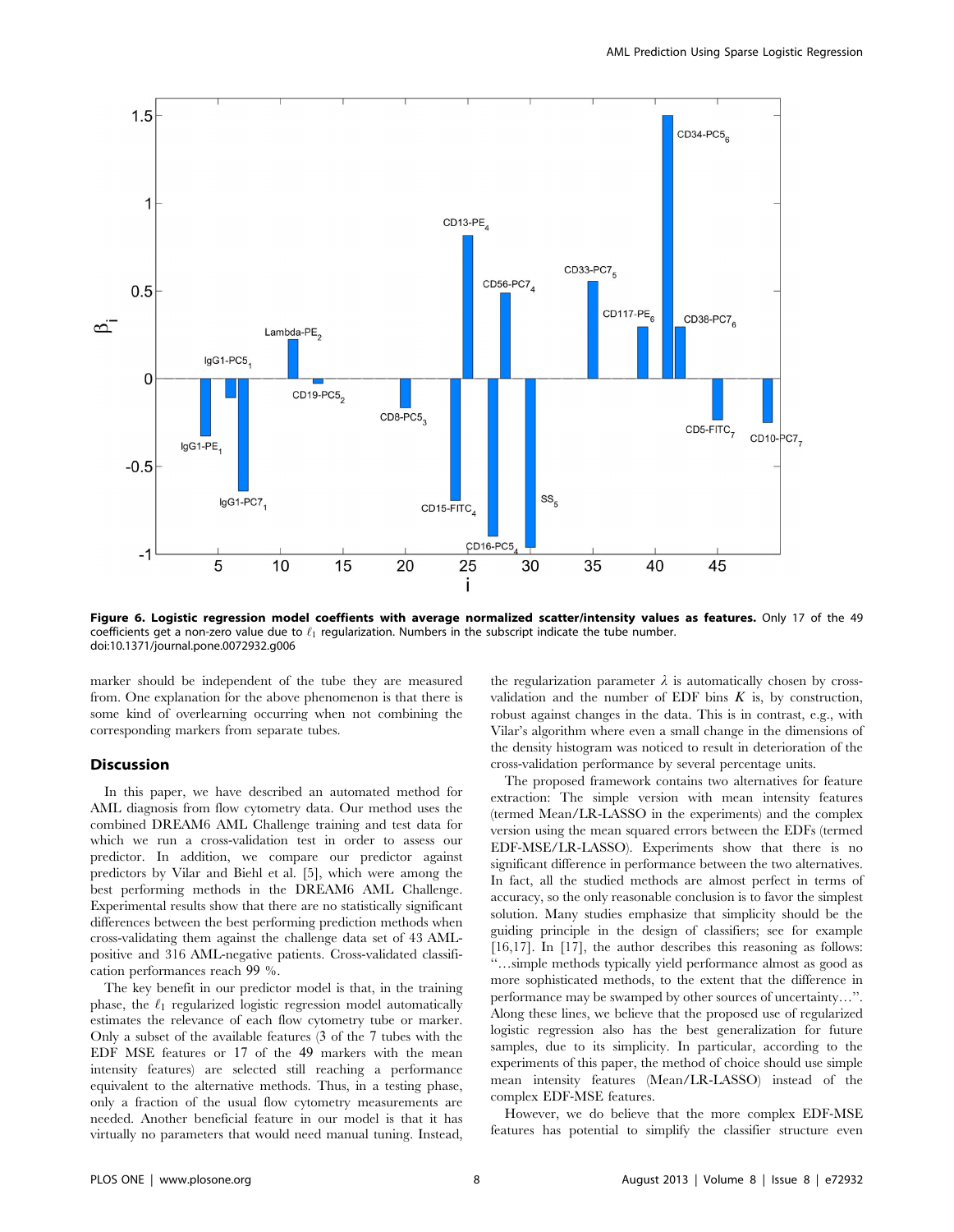Table 3. Best subsets of certain size along the regularization path of the logistic regression classifier with average marker intensities as features.

| Set size                   | $\bf o$               | 1                         | 2                         | з                         | 4                         | 5               |
|----------------------------|-----------------------|---------------------------|---------------------------|---------------------------|---------------------------|-----------------|
| <b>Markers</b>             |                       | $CD34-PC56$               | CD34-PC5 <sub>6</sub>     | CD34-PC56                 | $CD16-PC54$               | $SS_6$          |
|                            |                       |                           | $SS_6$                    | SS <sub>6</sub>           | $CD34-PC56$               | CD16-PC5 $_4$   |
|                            |                       |                           |                           | $CD15$ -FITC <sub>4</sub> | SS <sub>6</sub>           | CD34-PC5 $_6$   |
|                            |                       |                           |                           |                           | $CD15$ -FITC <sub>4</sub> | CD38-PC7 $_6$   |
|                            |                       |                           |                           |                           |                           | $CD56-PC74$     |
| $  \beta  _1$              | 0.00                  | 0.05                      | 0.16                      | 0.29                      | 0.92                      | 1.74            |
| CV err.                    | 0.120                 | 0.120                     | 0.120                     | 0.120                     | 0.092                     | 0.053           |
| Set size                   | 6                     | $\overline{7}$            | 8                         | 9                         | 10                        | 11              |
| Markers                    | SS <sub>6</sub>       | SS <sub>6</sub>           | $SS_6$                    | SS <sub>6</sub>           | $SS_6$                    | SS <sub>6</sub> |
|                            | CD16-PC5 <sub>4</sub> | CD16-PC5 <sub>4</sub>     | CD16-PC5 <sub>4</sub>     | CD16-PC5 $_4$             | CD16-PC5 <sub>4</sub>     | CD16-PC5 $_4$   |
|                            | CD34-PC5 $_6$         | $CD34-PC56$               | CD34-PC5 $_6$             | CD34-PC5 $_6$             | $CD34-PC56$               | CD34-PC5 $_6$   |
|                            | CD38-PC7 $_6$         | CD38-PC7 $_6$             | CD38-PC7 <sub>6</sub>     | CD38-PC7 $_6$             | CD38-PC7 <sub>6</sub>     | CD38-PC7 $_6$   |
|                            | CD56-PC7 $_4$         | $CD56-PC74$               | $CD56-PC74$               | CD56-PC7 $_4$             | CD56-PC7 $_4$             | CD56-PC7 $_4$   |
|                            | $CD117-PE6$           | $CD117-PE6$               | $CD13-PE4$                | $CD13-PE4$                | $CD13-PE4$                | $CD13-PE4$      |
|                            |                       | $CD13-PE4$                | $CD117-PE6$               | $CD33-PC76$               | $CD33-PC75$               | $CD33-PC75$     |
|                            |                       |                           | $CD33-PC75$               | $CD117-PE6$               | $CD15-FITC4$              | $CD15-FITC4$    |
|                            |                       |                           |                           | $CD15$ -FITC <sub>4</sub> | $CD10-PC77$               | $CD10-PC77$     |
|                            |                       |                           |                           |                           | $CD117-PE6$               | $CD117-PE6$     |
|                            |                       |                           |                           |                           |                           | $CD19-PE7$      |
| $  \beta  _1$              | 2.40                  | 2.50                      | 3.11                      | 3.57                      | 4.31                      | 4.41            |
| CV err.                    | 0.033                 | 0.033                     | 0.025                     | 0.022                     | 0.019                     | 0.019           |
| Set size                   | 12                    | 13                        | 14                        | 15                        | 16                        | 17              |
| Markers                    | SS <sub>6</sub>       | SS <sub>6</sub>           | $CD34-PC56$               | $CD34-PC56$               | $CD34-PC56$               | $CD34-PC56$     |
|                            | CD16-PC5 <sub>4</sub> | $CD34-PC56$               | SS <sub>6</sub>           | SS <sub>6</sub>           | SS <sub>6</sub>           | SS <sub>6</sub> |
|                            | CD34-PC5 $_6$         | $CD16-PC54$               | CD16-PC5 $_4$             | $CD16-PC54$               | $CD16-PC54$               | CD16-PC5 $_4$   |
|                            | CD56-PC7 $_4$         | $CD56-PC74$               | $CD13-PE4$                | $CD13-PE4$                | $CD13-PE4$                | $CD13-PE4$      |
|                            | CD38-PC7 $_6$         | $CD13-PE4$                | $CD56-PC74$               | CD56-PC7 $_4$             | $CD56-PC74$               | $CD15-FITC4$    |
|                            | $CD13-PE4$            | $CD38-PC76$               | CD38-PC7 $_6$             | $CD38-PC76$               | $CD15-FITC4$              | $lgG1-PC71$     |
|                            | $CD33-PC75$           | $CD33-PC75$               | $CD33-PC75$               | $CD33-PC75$               | $CD33-PC75$               | $CD33-PC75$     |
|                            | $CD10-PC77$           | $CD10-PC77$               | $CD15$ -FITC <sub>4</sub> | $CD15$ -FITC <sub>4</sub> | $lgG1-PC71$               | CD56-PC7 $_4$   |
|                            | $CD15-FITC4$          | $CD15$ -FITC <sub>4</sub> | $lgG1-PC71$               | $lgG1-PC71$               | CD38-PC76                 | $lgG1-PE1$      |
|                            | $CD19-PE7$            | $CD19-PE7$                | $CD10-PC77$               | CD10-PC7 $_7$             | $CD10-PC77$               | $CD38-PC76$     |
|                            | $CD117-PE6$           | $CD117-PE6$               | $CD19-PE7$                | $CD19-PE7$                | $lgG1-PE1$                | $CD117-PE6$     |
|                            | $CDS-FITC7$           | $CDS-FITC7$               | $CD117-PE6$               | $CD117-PE6$               | $CD117-PE6$               | $CD10-PC77$     |
|                            |                       | $lgG1-PC71$               | $CDS-FITC7$               | $CDS-FITC7$               | $CDS-FITC7$               | $CDS-FITC7$     |
|                            |                       |                           | SS <sub>5</sub>           | SS <sub>5</sub>           | $CD19-PC52$               | Lambda- $PE2$   |
|                            |                       |                           |                           | $lgG1-PE_1$               | $CDS-PC53$                | $CDS-PC53$      |
|                            |                       |                           |                           |                           | Lambda-P $E2$             | $lgG1-PC51$     |
|                            |                       |                           |                           |                           |                           | $CD19-PC52$     |
| $  \boldsymbol{\beta}  _1$ | 4.66                  | 4.87                      | 5.95                      | 6.02                      | 7.21                      | 8.49            |
| CV err.                    | 0.019                 | 0.019                     | 0.019                     | 0.017                     | 0.014                     | 0.011           |
|                            |                       |                           |                           |                           |                           |                 |

Markers in the list have been sorted according to the absolute value of their corresponding coefficient such that the most important feature is always on top. CV err. indicates the 10-fold CV classification error when using regularization parameter  $\lambda$  corresponding to the  $\ell_1$  norm of the coefficient vector as given in  $||\beta||_1$ . The lowest CV error (0.011) is attained with the 17 markers shown in Figure 6.

doi:10.1371/journal.pone.0072932.t003